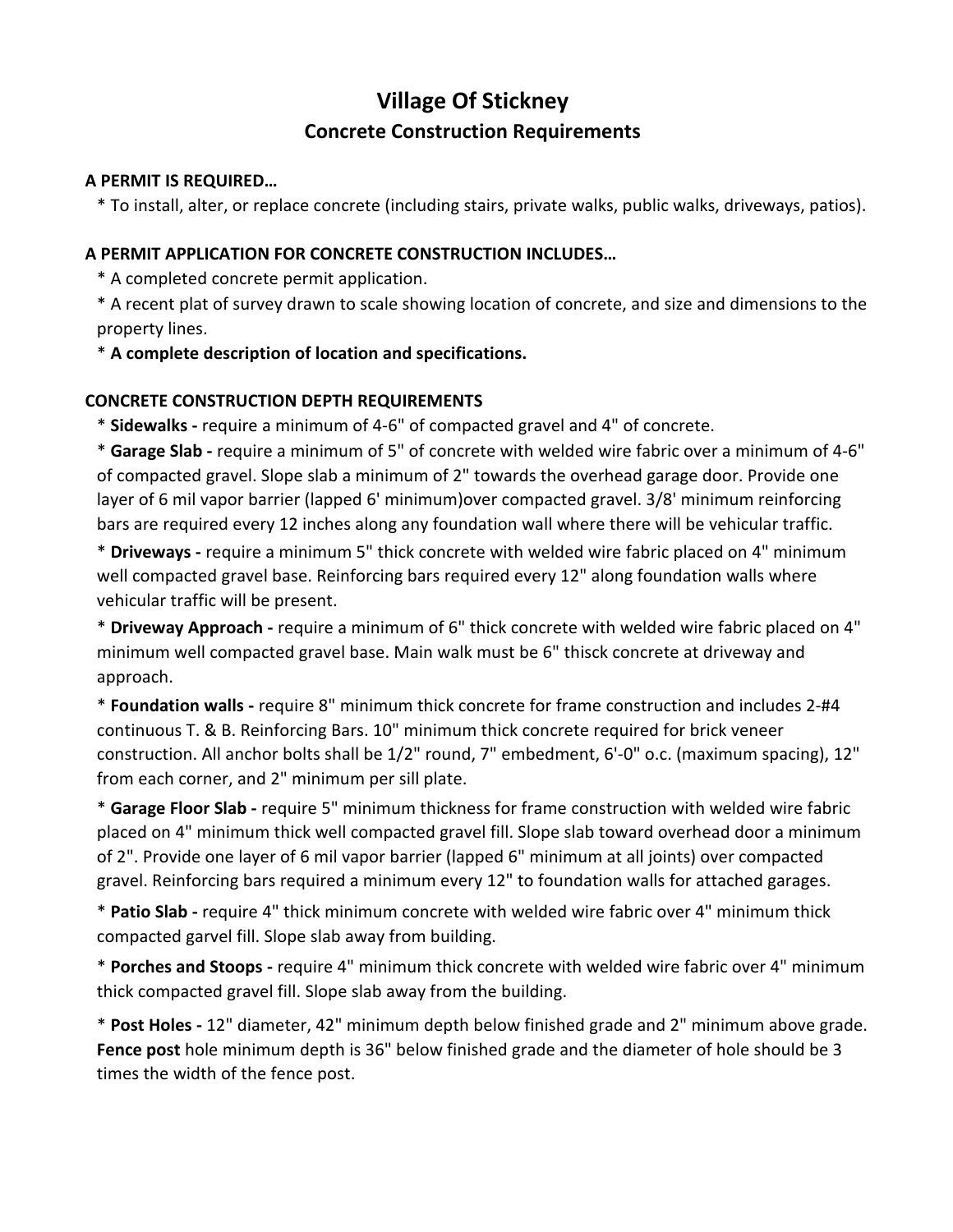**WALKS-PUBLIC -** are required and consist of:

- 1. 2x6 form boards, no 2x4 forms are allowed.
- 2. Width 5'0"
- 3. 5" thick concrete on 5" thick minimum compacted CA-10 or CA-6 gravel fill.
- 4. 6" thick concrete at driveway, with welded wire fabric.
- 5. 5'0" on center construction joints.
- 6. 1'2" thick minimum at all expansion joints.
- 7. Slope 1/4" per foot toward curb.
- 8. Wire fabric required throughout driveway.
- 9. Driveway apron 6" thick concrete with welded wire fabric.
- 10. Accessibility required at corner lot intersections with detectable warning tiles.

**WALKS-SERVICE -** require 4" minimum thick concrete over 4" minimum thick compacted gravel fill. All sloping walks or driveways should be no greater than 1/4" per foot.

## **NOTES:**

**DEBRIS -** shall be removed in all areas of concrete placement.

**FROST -** shall be removed completely. No concrete shall be poured when frost is present in area of placement.

**WATER -** All water shall be removed prior to concrete placement.

**WELDED WIRE FABRIC -** shall be lapped a minimum of one mesh, or 6", and be wired together to avoid displacement.

## **CONCRETE DEPTHS**

**PRIVATE SIDEWALK - 4" GARAGE - 5" APRON - 5-6" COMPACTED GRAVEL FILL - minimum 4-6"** 

**FULL PERIMETER 12X12 BELOW GRADE FOOTINGS FOR GARAGE WIRE MESH NOT REQUIRED AT APRON BY ALLEY FULL EXPANSION JOINTS FROM PUBLIC TO PRIVATE CONCRETE PUBLIC SIDEWALK 5" MINIMUM CONCRETE**